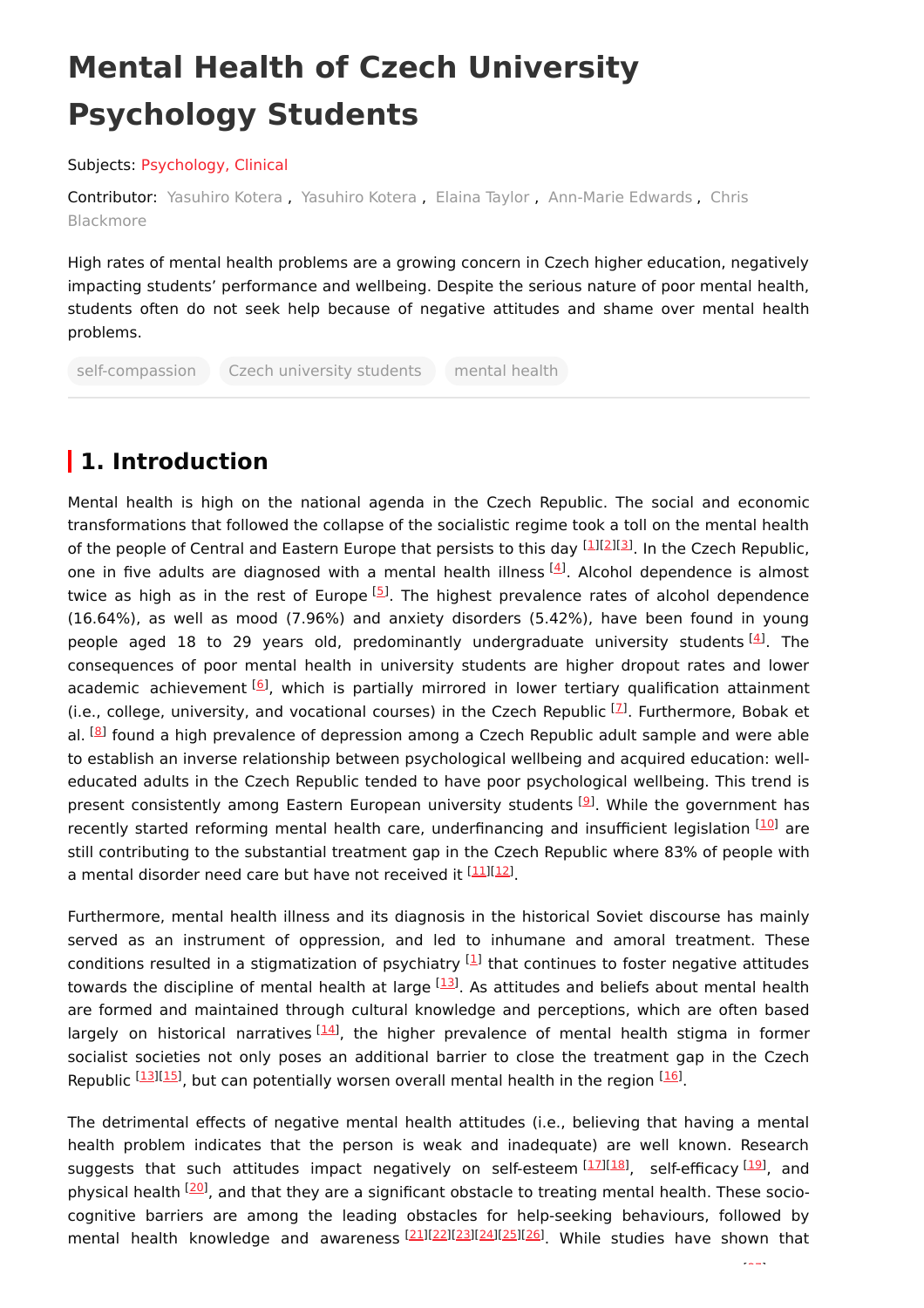mental health literacy is associated with more positive attitudes towards mental health [[27](#page-3-16)], only 1% of Czech medical students are genuinely interested in pursuing careers in psychiatry <sup>[\[28\]](#page-3-17)</sup>. The extent to which negative mental health attitudes and shame in post-Soviet societies, such as the Czech Republic, affect treatment seeking, has not yet been explored in detail.

### **2. Negative Mental Health Attitudes and Shame**

It is well established that negative attitudes about mental health can lead to internalisation potentially manifesting in a sense of shame [\[29\]](#page-3-18)[[30](#page-3-19)][\[31\]](#page-4-0)[[32](#page-4-1)][\[33\]](#page-4-2). The emotional state of shame is complex and arises when individuals feel that they fall short of internalised socially constructed standards [\[32](#page-4-1)][\[34](#page-4-3)][\[35](#page-4-4)][\[36](#page-4-5)] Shame involves negative self-evaluations and concerns about the judgements of others, and feelings of regret about one's identity [\[37](#page-4-6)][\[38](#page-4-7)]. As a marker of psychopathology, shame has been linked to depression  $[39]$  $[39]$  $[39]$ , anxiety  $[40]$  $[40]$ , and eating disorders  $[41]$  $[41]$ . "Mental health shame"  $(142)$  $(142)$  $(142)$ , p. 136)–feeling ashamed for having a mental health problem–is linked in university students to poorer mental health  $[43]$  and is especially prominent in students who prepare to enter demanding careers such as business management [\[44\]](#page-4-13) and health care [\[45](#page-4-14)]. Doblytė <sup>[\[13](#page-3-2)]</sup> qualitatively explored feelings of shame regarding mental health problems in an adult Czech sample and observed that shame was a dominant theme for delayed treatment seeking and the adoption of destructive coping strategies to prevent stigmatisation. Though psychopathology is affecting predominately young adults in the Czech Republic <sup>[\[11\]](#page-3-0)</sup> and the stigma surrounding mental health in the country remains pervasive <sup>[[15](#page-3-4)]</sup>, the relationship between negative attitudes, mental health shame, and mental health problems has not yet been quantitatively examined in Czech undergraduate students.

#### **3. Self-Compassion**

Research that focused on mental health improvement and shame reduction has consistently identified self-compassion as a protective factor [[31\]](#page-4-0)[[46\]](#page-4-15)[[47\]](#page-4-16)[[48\]](#page-4-17)[[49\]](#page-4-18)[[50\]](#page-4-19). Rooted in the tradition of Buddhism [[51\]](#page-5-0), self-compassion is related to practicing kindness towards oneself when facing adversity, acknowledging that struggling and suffering is a shared human condition, and becoming mindful and aware of one's painful thoughts [[52](#page-5-1)]. Self-compassion has been linked to lower rates of depression, anxiety, and stress [[52\]](#page-5-1)[[53\]](#page-5-2)[[54\]](#page-5-3)[[55\]](#page-5-4), as well as reduced social comparison [\[56\]](#page-5-5) and self-criticism<sup>[\[31](#page-4-0)][\[47](#page-4-16)][\[57](#page-5-6)][\[58](#page-5-7)]</sup>. It has also been beneficially linked to life satisfaction, happiness, optimism, and overall wellbeing and better mental health<sup>[[53](#page-5-2)][[54](#page-5-3)][[57](#page-5-6)]</sup>. Some have investigated the moderating role self-compassion plays in psychopathological symptoms such as rumination and stress [[59](#page-5-8)], and self-criticism and depression [\[57](#page-5-6)]. However, the mediating role of self-compassion in the relationship between shame and mental health problems have largely only been explored in the context of eating disorders (e.g., refs. <sup>[\[58](#page-5-7)][\[60](#page-5-9)]</sup>). Self-compassion has begun to attract attention in the Czech Republic <sup>[[61](#page-5-10)]</sup>. Montero-Marin et al. <sup>[[62](#page-5-11)]</sup> suggested that this may be because practicing self-compassion is influenced by cultural values. Most notably, self-compassion is suggested to be inversely related to indulgence and restraint, as outlined by Hofstede's [\[63](#page-5-12)] Cultural Dimensions Theory. Like many other Eastern European countries, the Czech culture scores comparably lower in the indulgence domain than other Western societies such as Germany, the United Kingdom, and the United States [\[64](#page-5-13)]. Restraint and control of impulses and desires is a governing cultural value in the Czech Republic <sup>[\[63](#page-5-12)]</sup>. Therefore, self-compassion might not be a common trait or known skill in Czech culture and thus is a meaningful area to explore to support the national mental health agenda goals of improving the quality of life of people with mental illnesses and widening access to treatment [\[10](#page-2-9)].

### **4. Mental Health and Emotion Regulation**

Disorders of distress such as anxiety and depression have been widely linked to emotional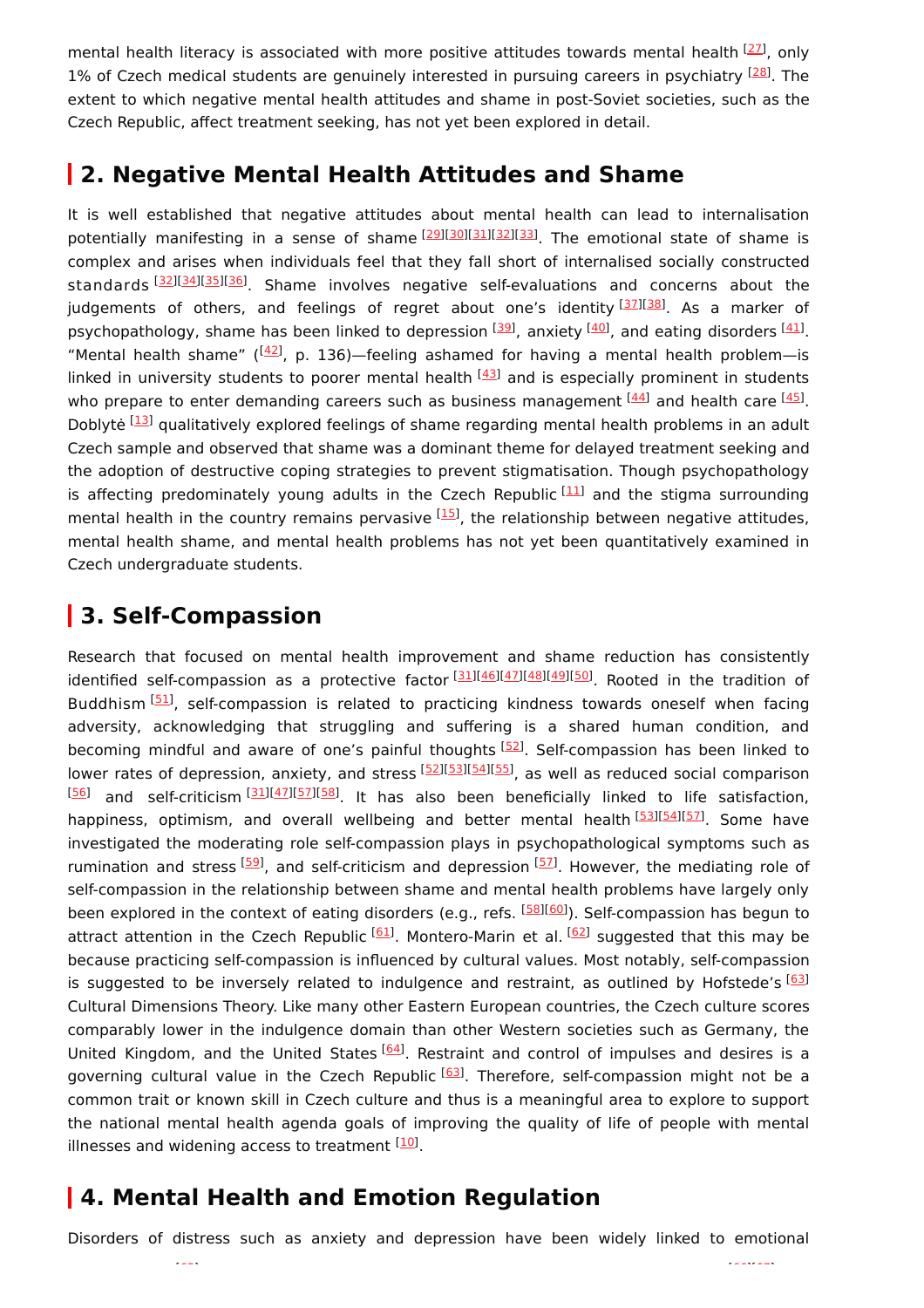dysregulation [[65](#page-5-14)] and often lead to maladaptive coping behaviours such as substance [[66](#page-5-15)][[67](#page-5-16)] and alcohol abuse<sup>[[68](#page-5-17)]</sup>. Neurophysiological research suggests that there are three main emotion regulation systems  $\frac{[69]}{2}$  $\frac{[69]}{2}$  $\frac{[69]}{2}$ , namely the threat, drive, and soothing systems  $\boxed{70}$  $\boxed{70}$  $\boxed{70}$ . The threat system functions as an alarm apparatus that elicits feelings of anxiety and anger, resulting in protection-seeking behaviours <a>[[70\]](#page-5-19)</a>. The drive system is goal oriented and triggers behaviours that bring pleasure [[69](#page-5-18)]. The soothing system focuses on safety, and reduces distress through nurturing and affection [\[70\]](#page-5-19). According to Gilbert [\[71](#page-6-0)], taken together these emotion regulation systems, if balanced, form the foundation of mental wellbeing, but cause distress and psychopathology if unbalanced. The societal values of restraint and impulse control in Czech culture [\[64\]](#page-5-13) could lead to imbalances in some individuals, with greater activation of the threat system, and diminished activation of the soothing system [\[62](#page-5-11)]. This in turn could explain lower engagement in selfcompassionate behaviours. High activation of the threat system could further explain the high prevalence in mental health illness in the Czech Republic. Accordingly, researchers theorise that Czech individuals might predominantly operate on the threat system, which could be a plausible explanation for the high prevalence of mental health problems in the country. Therefore, if shame and negative attitudes towards mental health are anchored in the threat system then selfcompassion as a soothing mechanism should be able to mediate the negative effects of the overstimulated threat system on mental health.

#### **References**

- <span id="page-2-0"></span>1. Raikhel, E.; Bemme, D. Postsocialism, the Psy-Ences and Mental Health. Transcult. Psychiatry 2016, 53, 151–175.
- <span id="page-2-1"></span>2. Skultans, V. From Damaged Nerves to Masked Depression: Inevitability and Hope in Latvian Psychiatric Narratives. Soc. Sci. Med. 2003, 56, 2421–2431.
- <span id="page-2-2"></span>3. Skultans, V. The Appropriation of Suffering: Psychiatric Practice in the Post-Soviet Clinic. Theory Cult. Soc. 2007, 24, 27–48.
- <span id="page-2-3"></span>4. Formánek, T.; Kagström, A.; Cermakova, P.; Csémy, L.; Mladá, K.; Winkler, P. Prevalence of Mental Disorders and Associated Disability: Results from the Cross-Sectional CZEch Mental Health Study (CZEMS). Eur. Psychiatry 2019, 60, 1–6.
- <span id="page-2-4"></span>5. Wittchen, H.U.; Jacobi, F.; Rehm, J.; Gustavsson, A.; Svensson, M.; Jönsson, B.; Olesen, J.; Allgulander, C.; Alonso, J.; Faravelli, C.; et al. The Size and Burden of Mental Disorders and Other Disorders of the Brain in Europe 2010. Eur. Neuropsychopharmacol. 2011, 21, 655–679.
- <span id="page-2-5"></span>6. Poh Keong, P.; Chee Sern, L.; Foong, M.; Ibrahim, C. The Relationship between Mental Health and Academic Achievement among University Students—A Literature Review. Second Int. Conf. Glob. Trends Acad. Res. 2015, 2, 755–764.
- <span id="page-2-6"></span>7. Organisation for Economic Co-Operation and Development Czech Republic Country Note. Available online: http://www.oecd.org/education/Czech%20Republic-EAG2014-Country-Note.pdf (accessed on 14 March 2022).
- <span id="page-2-7"></span>8. Bobak, M.; Pikhart, H.; Pajak, A.; Kubinova, R.; Malyutina, S.; Sebakova, H.; Topor-Madry, R.; Nikitin, Y.; Marmot, M. Depressive Symptoms in Urban Population Samples in Russia, Poland and the Czech Republic. Br. J. Psychiatry J. Ment. Sci. 2006, 188, 359–365.
- <span id="page-2-8"></span>9. Mikolajczyk, R.T.; Maxwell, A.E.; El Ansari, W.; Naydenova, V.; Stock, C.; Ilieva, S.; Dudziak, U.; Nagyova, I. Prevalence of Depressive Symptoms in University Students from Germany, Denmark, Poland and Bulgaria. Soc. Psychiatry Psychiatr. Epidemiol. 2008, 43, 105–112.
- <span id="page-2-9"></span>10. Pec, O. Mental Health Reforms in the Czech Republic. BJPsych Int. 2019, 16, 4–6.
- 11. Kagstrom, A.; Alexova, A.; Tuskova, E.; Csajbók, Z.; Schomerus, G.; Formanek, T.; Mladá, K.;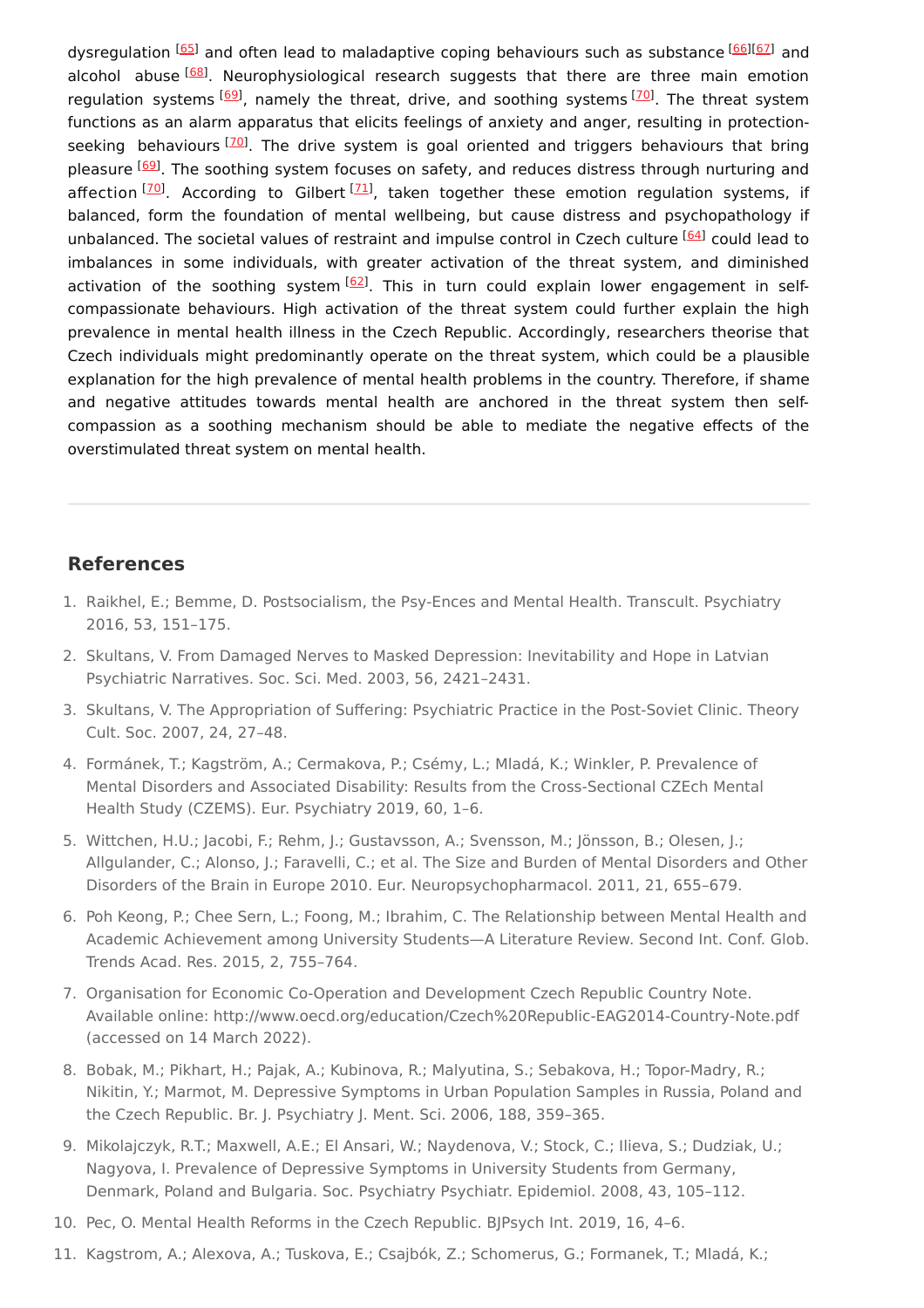<span id="page-3-0"></span>Winkler, P.; Cermakova, P. The Treatment Gap for Mental Disorders and Associated Factors in the Czech Republic. Eur. Psychiatry 2019, 59, 37–43.

- <span id="page-3-1"></span>12. Kale, R. The Treatment Gap. Epilepsia 2002, 43, 31–33.
- <span id="page-3-2"></span>13. Doblytė, S. Shame in a Post-Socialist Society: A Qualitative Study of Healthcare Seeking and Utilisation in Common Mental Disorders. Sociol. Health Illn. 2020, 42, 1858–1872.
- <span id="page-3-3"></span>14. Choudhry, F.R.; Mani, V.; Ming, L.; Khan, T.M. Beliefs and Perception about Mental Health Issues: A Meta-Synthesis. Neuropsychiatr. Dis. Treat. 2016, 12, 2807–2818.
- <span id="page-3-4"></span>15. Winkler, P.; Mladá, K.; Janoušková, M.; Weissová, A.; Tušková, E.; Csémy, L.; Evans-Lacko, S. Attitudes towards the People with Mental Illness: Comparison between Czech Medical Doctors and General Population. Soc. Psychiatry Psychiatr. Epidemiol. 2016, 51, 1265–1273.
- <span id="page-3-5"></span>16. Weiss, M.G.; Ramakrishna, J.; Somma, D. Health-Related Stigma: Rethinking Concepts and Interventions. Psychol. Health Med. 2006, 11, 277–287.
- <span id="page-3-6"></span>17. Link, B.G.; Struening, E.L.; Neese-Todd, S.; Asmussen, S.; Phelan, J.C. Stigma as a Barrier to Recovery: The Consequences of Stigma for the Self-Esteem of People with Mental Illnesses. Psychiatr. Serv. 2001, 52, 1621–1626.
- <span id="page-3-7"></span>18. Rodrigues, S.; Serper, M.; Novak, S.; Corrigan, P.; Hobart, M.; Ziedonis, M.; Smelson, D. Self-Stigma, Self-Esteem, and Co-Occurring Disorders. J. Dual Diagn. 2013, 9, 129–133.
- <span id="page-3-8"></span>19. Watson, A.C.; Corrigan, P.; Larson, J.E.; Sells, M. Self-Stigma in People With Mental Illness. Schizophr. Bull. 2007, 33, 1312–1318.
- <span id="page-3-9"></span>20. Sickel, A.E.; Seacat, J.D.; Nabors, N.A. Mental Health Stigma: Impact on Mental Health Treatment Attitudes and Physical Health. J. Health Psychol. 2019, 24, 586–599.
- <span id="page-3-10"></span>21. Corrigan, P.W.; Druss, B.G.; Perlick, D.A. The Impact of Mental Illness Stigma on Seeking and Participating in Mental Health Care. Psychol. Sci. Public Interest J. Am. Psychol. Soc. 2014, 15, 37–70.
- <span id="page-3-11"></span>22. Eisenberg, D.; Golberstein, E.; Gollust, S.E. Help-Seeking and Access to Mental Health Care in a University Student Population. Med. Care 2007, 45, 594–601.
- <span id="page-3-12"></span>23. Kopinak, J.; Berisha, B.; Mursali, B. An Investigation into the Health of a Representative Sample of Adults in Kosovo. J. Humanit. Assist. 2001, 17, 1–7.
- <span id="page-3-13"></span>24. Lannin, D.G.; Vogel, D.L.; Brenner, R.E.; Abraham, W.T.; Heath, P.J. Does Self-Stigma Reduce the Probability of Seeking Mental Health Information? J. Couns. Psychol. 2016, 63, 351–358.
- <span id="page-3-14"></span>25. Shannon, P.J.; Wieling, E.; Simmelink-McCleary, J.; Becher, E. Beyond Stigma: Barriers to Discussing Mental Health in Refugee Populations. J. Loss Trauma 2015, 20, 281–296.
- <span id="page-3-15"></span>26. Ting, L. Depressive Symptoms in a Sample of Social Work Students and Reasons Preventing Students from Using Mental Health Services: An Exploratory Study. J. Soc. Work Educ. 2011, 47, 253–268.
- <span id="page-3-16"></span>27. Milin, R.; Kutcher, S.; Lewis, S.P.; Walker, S.; Wei, Y.; Ferrill, N.; Armstrong, M.A. Impact of a Mental Health Curriculum on Knowledge and Stigma Among High School Students: A Randomized Controlled Trial. J. Am. Acad. Child Adolesc. Psychiatry 2016, 55, 383–391.e1.
- <span id="page-3-17"></span>28. Janoušková, M.; Formánek, T.; Bražinová, A.; Mílek, P.; Alexová, A.; Winkler, P.; Motlová, L.B. Attitudes towards People with Mental Illness and Low Interest in Psychiatry among Medical Students in Central and Eastern Europe. Psychiatr. Q. 2021, 92, 407–418.
- <span id="page-3-18"></span>29. Corrigan, P.W.; Watson, A.C.; Miller, F.E. Blame, Shame, and Contamination: The Impact of Mental Illness and Drug Dependence Stigma on Family Members. J. Fam. Psychol. 2006, 20, 239–246.
- <span id="page-3-19"></span>30. Gilbert, P.; Bhundia, R.; Mitra, R.; McEwan, K.; Irons, C.; Sanghera, J. Cultural Differences in Shame-Focused Attitudes towards Mental Health Problems in Asian and Non-Asian Student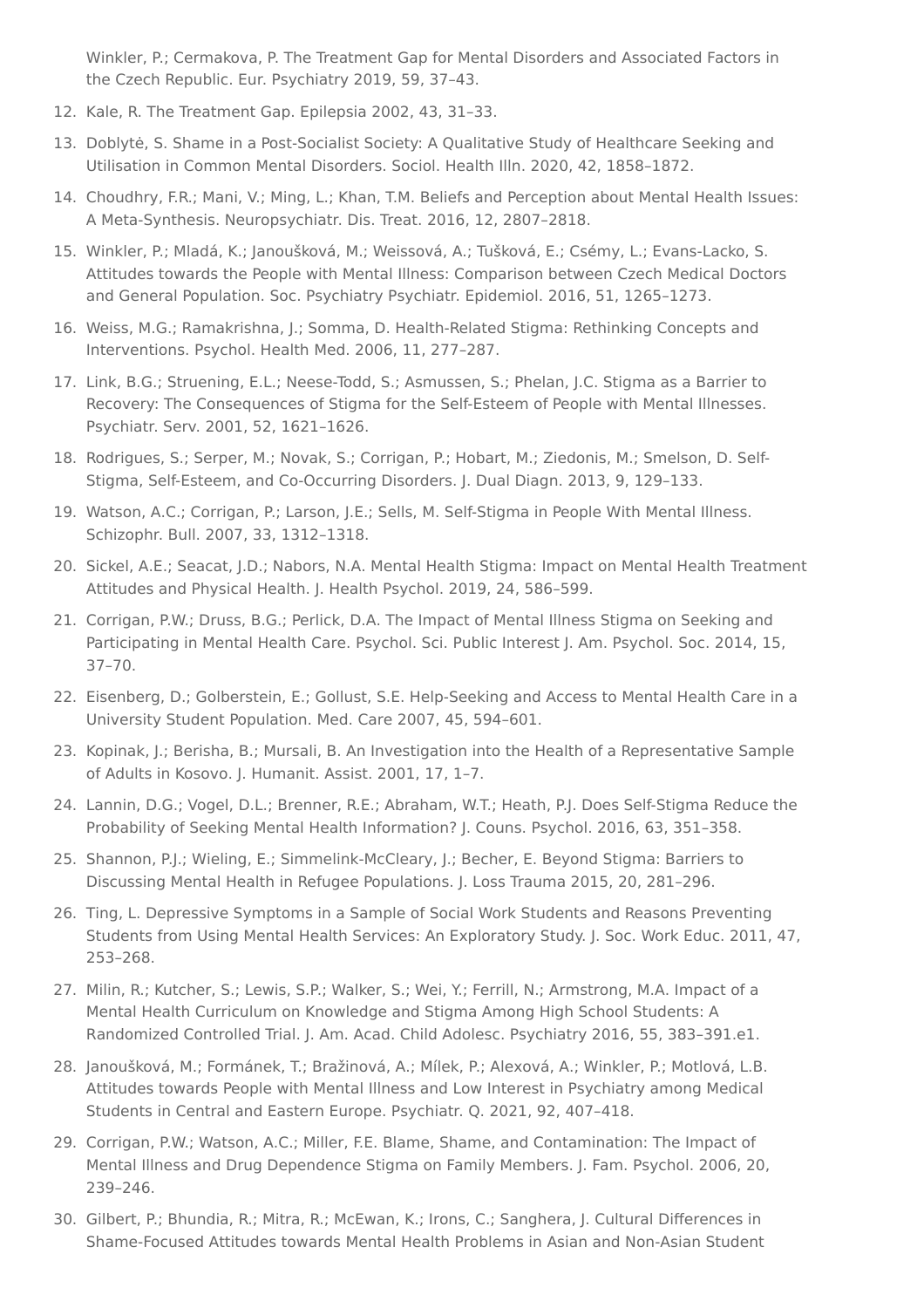<span id="page-4-0"></span>Women. Ment. Health Relig. Cult. 2007, 10, 127–141.

- 31. Gilbert, P.; Procter, S. Compassionate Mind Training for People with High Shame and Self-Criticism: Overview and Pilot Study of a Group Therapy Approach. Clin. Psychol. Psychother. 2006, 13, 353–379.
- <span id="page-4-1"></span>32. Hampton, N.Z.; Sharp, S.E. Shame-Focused Attitudes Toward Mental Health Problems: The Role of Gender and Culture. Rehabil. Couns. Bull. 2014, 57, 170–181.
- <span id="page-4-2"></span>33. Kotera, Y.; Green, P.; Sheffield, D. Mental Health Attitudes, Self-Criticism, Compassion and Role Identity among UK Social Work Students. Br. J. Soc. Work 2019, 49, 351–370.
- <span id="page-4-3"></span>34. Gilbert, P. Evolution, Social Roles, and the Differences in Shame and Guilt. Soc. Res. Int. Q. 2003, 70, 1205–1230.
- <span id="page-4-4"></span>35. Kim, S.; Thibodeau, R.; Jorgensen, R.S. Shame, Guilt, and Depressive Symptoms: A Meta-Analytic Review. Psychol. Bull. 2011, 137, 68–96.
- <span id="page-4-5"></span>36. Tangney, J.P. Assessing Individual Differences in Proneness to Shame and Guilt: Development of the Self-Conscious Affect and Attribution Inventory. J. Pers. Soc. Psychol. 1990, 59, 102–111.
- <span id="page-4-6"></span>37. Benetti-McQuoid, J.; Bursik, K. Individual Differences in Experiences of and Responses to Guilt and Shame: Examining the Lenses of Gender and Gender Role. Sex Roles 2005, 53, 133–142.
- <span id="page-4-7"></span>38. Tangney, J.P.; Stuewig, J.; Mashek, D.J. Moral Emotions and Moral Behavior. Annu. Rev. Psychol. 2007, 58, 345–372.
- <span id="page-4-8"></span>39. Matos, M.; Pinto-Gouveia, J. Shame as a Traumatic Memory. Clin. Psychol. Psychother. 2010, 17, 299–312.
- <span id="page-4-9"></span>40. Gilbert, P. The Relationship of Shame, Social Anxiety and Depression: The Role of the Evaluation of Social Rank. Clin. Psychol. Psychother. 2000, 7, 174–189.
- <span id="page-4-10"></span>41. Caglar-Nazali, H.P.; Corfield, F.; Cardi, V.; Ambwani, S.; Leppanen, J.; Olabintan, O.; Deriziotis, S.; Hadjimichalis, A.; Scognamiglio, P.; Eshkevari, E.; et al. A Systematic Review and Meta-Analysis of 'Systems for Social Processes' in Eating Disorders. Neurosci. Biobehav. Rev. 2014, 42, 55–92.
- <span id="page-4-11"></span>42. Kotera, Y.; Green, P.; Sheffield, D. Mental Health Shame of UK Construction Workers: Relationship with Masculinity, Work Motivation, and Self-Compassion. Rev. Psicol. Trab. Las Organ. 2019, 35, 135–143.
- <span id="page-4-12"></span>43. Arimitsu, K. The Relationship of Guilt and Shame to Mental Health. . Jpn. J. Health Psychol. 2001, 14, 24–31.
- <span id="page-4-13"></span>44. Kotera, Y.; Conway, E.; Van Gordon, W. Mental Health of UK University Business Students: Relationship with Shame, Motivation and Self-Compassion. J. Educ. Bus. 2019, 94, 11–20.
- <span id="page-4-14"></span>45. Kotera, Y.; Cockerill, V.; Chircop, J.G.E.; Forman, D. Mental Health Shame, Self-compassion and Sleep in UK Nursing Students: Complete Mediation of Self-compassion in Sleep and Mental Health. Nurs. Open 2021, 8, 1325–1335.
- <span id="page-4-15"></span>46. Kotera, Y.; Green, P.; Sheffield, D. Mental Health of Therapeutic Students: Relationships with Attitudes, Self-Criticism, Self-Compassion, and Caregiver Identity. Br. J. Guid. Couns. 2019.
- <span id="page-4-16"></span>47. Neely, M.E.; Schallert, D.L.; Mohammed, S.S.; Roberts, R.M.; Chen, Y.-J. Self-Kindness When Facing Stress: The Role of Self-Compassion, Goal Regulation, and Support in College Students' Well-Being. Motiv. Emot. 2009, 33, 88–97.
- <span id="page-4-17"></span>48. Neff, K.D.; Kirkpatrick, K.L.; Rude, S.S. Self-Compassion and Adaptive Psychological Functioning. J. Res. Personal. 2007, 41, 139–154.
- <span id="page-4-18"></span>49. Sirois, F.M.; Kitner, R.; Hirsch, J.K. Self-Compassion, Affect, and Health-Promoting Behaviors. Health Psychol. 2015, 34, 661–669.
- <span id="page-4-19"></span>50. King, R.; Gaerlan, M.J.M. High Self-Control Predicts More Positive Emotions, Better Engagement, and Higher Achievement in School. Eur. J. Psychol. Educ. 2014, 29, 81–100.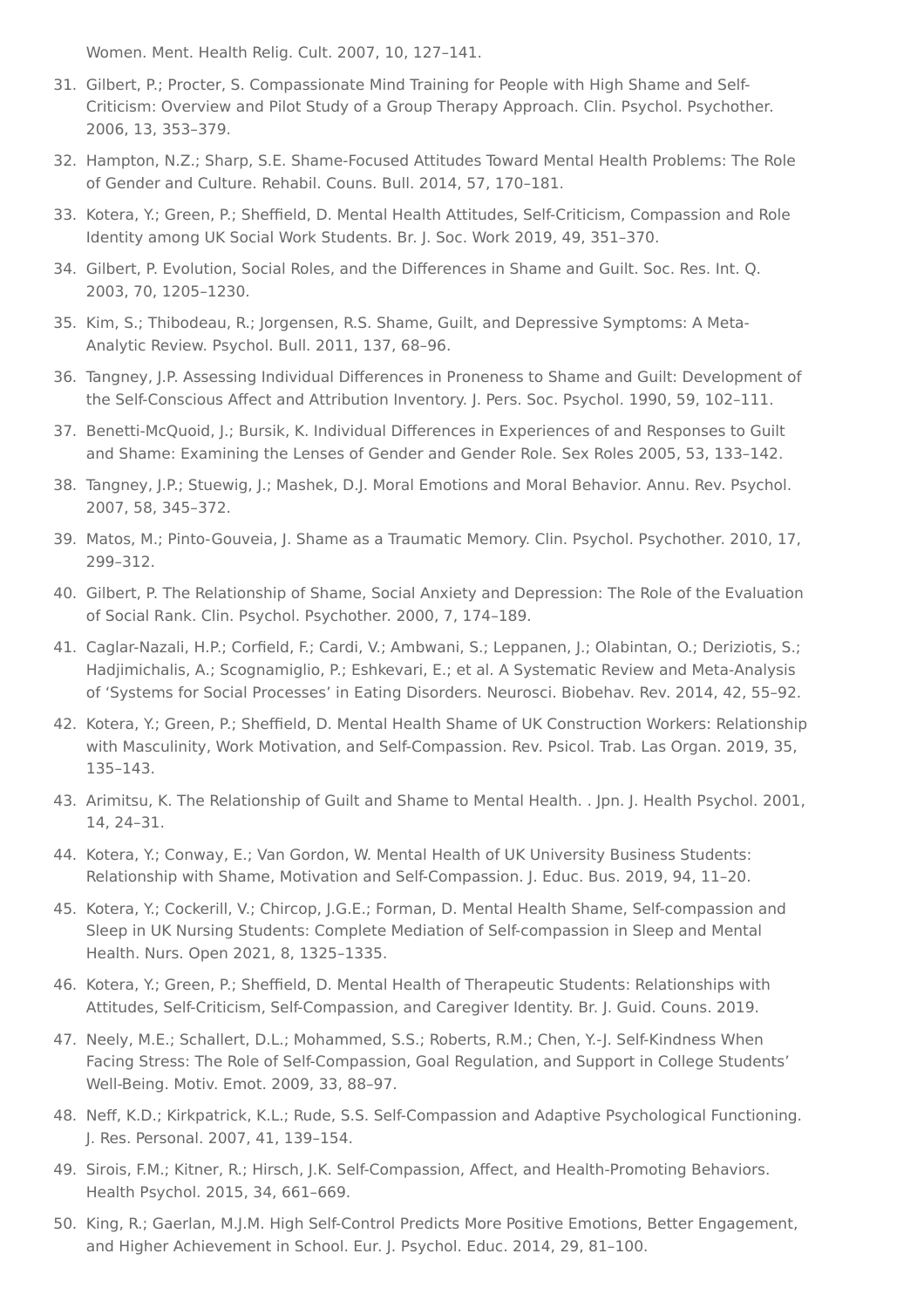- <span id="page-5-0"></span>51. Neff, K.D. Self-Compassion, Self-Esteem, and Well-Being: Self-Compassion, Self-Esteem, and Well-Being. Soc. Personal. Psychol. Compass 2011, 5, 1–12.
- <span id="page-5-1"></span>52. Neff, K.D. The Development and Validation of a Scale to Measure Self-Compassion. Self Identity 2003, 2, 223–250.
- <span id="page-5-2"></span>53. MacBeth, A.; Gumley, A. Exploring Compassion: A Meta-Analysis of the Association between Self-Compassion and Psychopathology. Clin. Psychol. Rev. 2012, 32, 545–552.
- <span id="page-5-3"></span>54. Ying, Y.W. Contribution of Self-Compassion to Competence and Mental Health in Social Work Students. J. Soc. Work Educ. 2009, 45, 309–323.
- <span id="page-5-4"></span>55. Kotera, Y.; Dosedlova, J.; Andrzejewski, D.; Kaluzeviciute, G.; Sakai, M. From Stress to Psychopathology: Relationship with Self-Reassurance and Self-Criticism in Czech University Students. Int. J. Ment. Health Addict. 2021.
- <span id="page-5-5"></span>56. Neff, K.D.; Vonk, R. Self-Compassion Versus Global Self-Esteem: Two Different Ways of Relating to Oneself. J. Pers. 2009, 77, 23–50.
- <span id="page-5-6"></span>57. Braehler, C.; Gumley, A.; Harper, J.; Wallace, S.; Norrie, J.; Gilbert, P. Exploring Change Processes in Compassion Focused Therapy in Psychosis: Results of a Feasibility Randomized Controlled Trial. Br. J. Clin. Psychol. 2012, 52, 199–214.
- <span id="page-5-7"></span>58. Liss, M.; Erchull, M.J. Not Hating What You See: Self-Compassion May Protect against Negative Mental Health Variables Connected to Self-Objectification in College Women. Body Image 2015, 14, 5–12.
- <span id="page-5-8"></span>59. Samaie, G.; Farahani, H.A. Self-Compassion as a Moderator of the Relationship between Rumination, Self-Reflection and Stress. Procedia-Soc. Behav. Sci. 2011, 30, 978–982.
- <span id="page-5-9"></span>60. Wollast, R.; Riemer, A.; Sarda, E.; Wiernik, B.; Klein, O. How Self-Compassion Moderates the Relation Between Body Surveillance and Body Shame Among Men and Women. Mindfulness 2020, 11, 2298–2313.
- <span id="page-5-10"></span>61. Benda, J.; Reichová, A. Psychometrické Charakteristiky České Verze Self-Compassion Scale (SCS-CZ). . Českoslov. Psychol. Časopis Psychol. Teor. Praxi 2016, 60, 120–136.
- <span id="page-5-11"></span>62. Montero-Marin, J.; Kuyken, W.; Crane, C.; Gu, J.; Baer, R.; Al-Awamleh, A.A.; Akutsu, S.; Araya-Véliz, C.; Ghorbani, N.; Chen, Z.J.; et al. Self-Compassion and Cultural Values: A Cross-Cultural Study of Self-Compassion Using a Multitrait-Multimethod (MTMM) Analytical Procedure. Front. Psychol. 2018, 9, 2638.
- <span id="page-5-12"></span>63. Hofstede, G.H. Culture's Consequences: Comparing Values, Behaviors, Institutions, and Organizations across Nations, 2nd ed.; Sage Publications: Thousand Oaks, CA, USA, 2001; ISBN 978-0-8039-7323-7.
- <span id="page-5-13"></span>64. Hofstede Insights. Available online: https://www.hofstede-insights.com/countrycomparison/czech-republic,germany,the-uk,the-usa/ (accessed on 23 December 2020).
- <span id="page-5-14"></span>65. Suveg, C.; Morelen, D.; Brewer, G.A.; Thomassin, K. The Emotion Dysregulation Model of Anxiety: A Preliminary Path Analytic Examination. J. Anxiety Disord. 2010, 24, 924–930.
- <span id="page-5-15"></span>66. Carver, C.S.; Scheier, M.F.; Weintraub, J.K. Assessing Coping Strategies: A Theoretically Based Approach. J. Pers. Soc. Psychol. 1989, 56, 267–283.
- <span id="page-5-16"></span>67. Lazarus, R.S.; Folkman, S. Stress, Appraisal, and Coping; 11. ; Springer: New York, NY, USA, 1984; ISBN 978-0-8261-4191-0.
- <span id="page-5-17"></span>68. Sher, K.J.; Grekin, E.R. Alcohol and Affect Regulation. In Handbook of Emotion Regulation; Gross, J.J., Ed.; Guilford Press: New York, NY, USA, 2007; pp. 560–580.
- <span id="page-5-18"></span>69. Depue, R.A.; Morrone-Strupinsky, J.V. A Neurobehavioral Model of Affiliative Bonding: Implications for Conceptualizing a Human Trait of Affiliation. Behav. Brain Sci. 2005, 28.
- <span id="page-5-19"></span>70. Gilbert, P. Evolutionary Approaches to Psychopathology: The Role of Natural Defences. Aust. N.